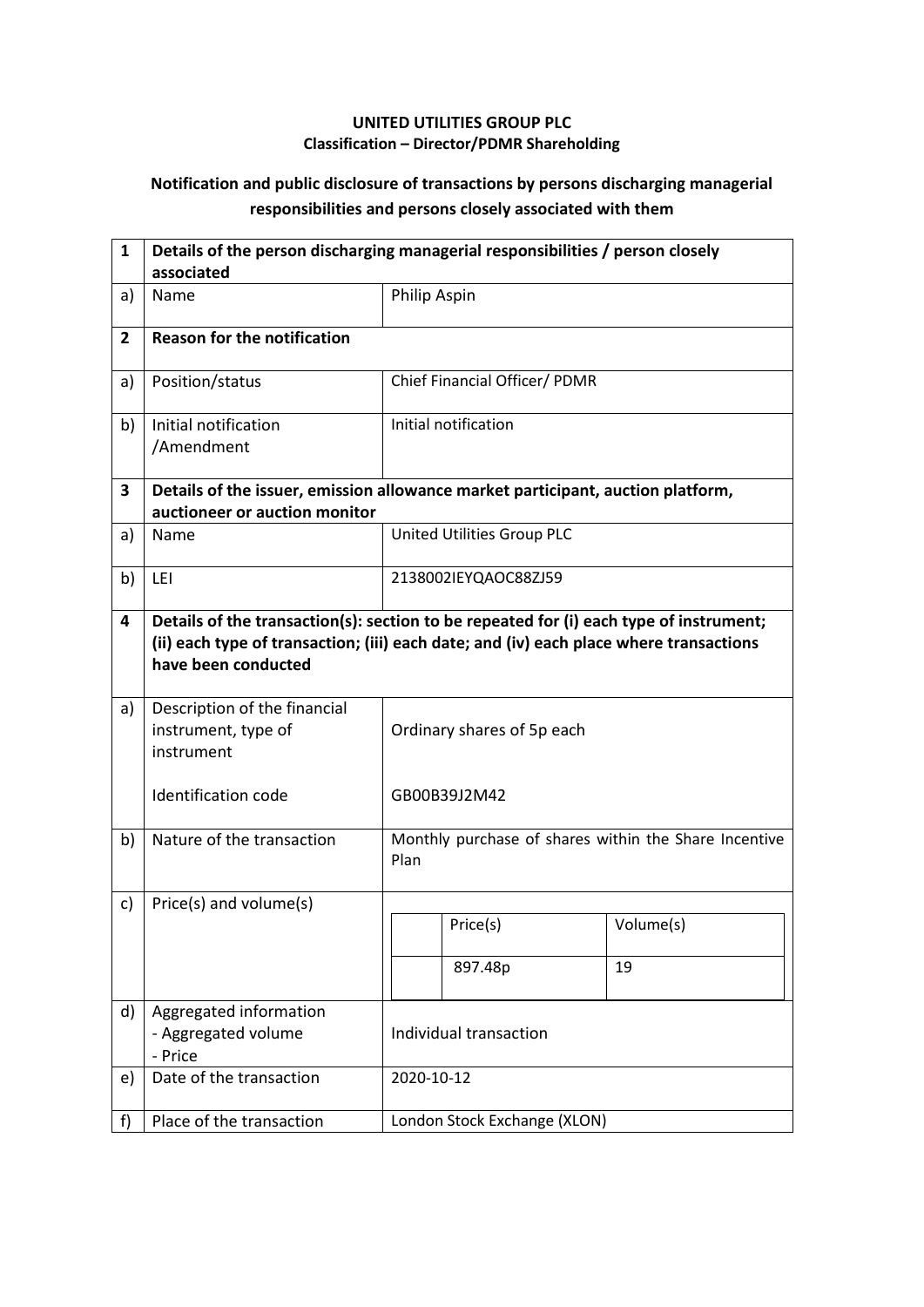| $\mathbf{1}$   | Details of the person discharging managerial responsibilities / person closely                                                                                                                          |                                                   |                                                       |  |
|----------------|---------------------------------------------------------------------------------------------------------------------------------------------------------------------------------------------------------|---------------------------------------------------|-------------------------------------------------------|--|
|                | associated                                                                                                                                                                                              |                                                   |                                                       |  |
| a)             | Name                                                                                                                                                                                                    | Louise Beardmore                                  |                                                       |  |
| $\overline{2}$ | <b>Reason for the notification</b>                                                                                                                                                                      |                                                   |                                                       |  |
| a)             | Position/status                                                                                                                                                                                         | <b>Customer Services and People Director/PDMR</b> |                                                       |  |
| b)             | Initial notification<br>/Amendment                                                                                                                                                                      | Initial notification                              |                                                       |  |
| 3              | Details of the issuer, emission allowance market participant, auction platform,                                                                                                                         |                                                   |                                                       |  |
|                | auctioneer or auction monitor                                                                                                                                                                           |                                                   |                                                       |  |
| a)             | Name                                                                                                                                                                                                    | United Utilities Group PLC                        |                                                       |  |
| b)             | LEI                                                                                                                                                                                                     | 2138002IEYQAOC88ZJ59                              |                                                       |  |
| 4              | Details of the transaction(s): section to be repeated for (i) each type of instrument;<br>(ii) each type of transaction; (iii) each date; and (iv) each place where transactions<br>have been conducted |                                                   |                                                       |  |
| a)             | Description of the financial<br>instrument, type of<br>instrument                                                                                                                                       | Ordinary shares of 5p each                        |                                                       |  |
|                | Identification code                                                                                                                                                                                     | GB00B39J2M42                                      |                                                       |  |
| b)             | Nature of the transaction                                                                                                                                                                               | Plan                                              | Monthly purchase of shares within the Share Incentive |  |
| c)             | Price(s) and volume(s)                                                                                                                                                                                  |                                                   |                                                       |  |
|                |                                                                                                                                                                                                         | Price(s)                                          | Volume(s)                                             |  |
|                |                                                                                                                                                                                                         | 897.48p                                           | 19                                                    |  |
| d)             | Aggregated information<br>- Aggregated volume<br>- Price                                                                                                                                                | Individual transaction                            |                                                       |  |
| e)             | Date of the transaction                                                                                                                                                                                 | 2020-10-12                                        |                                                       |  |
| f              | Place of the transaction                                                                                                                                                                                | London Stock Exchange (XLON)                      |                                                       |  |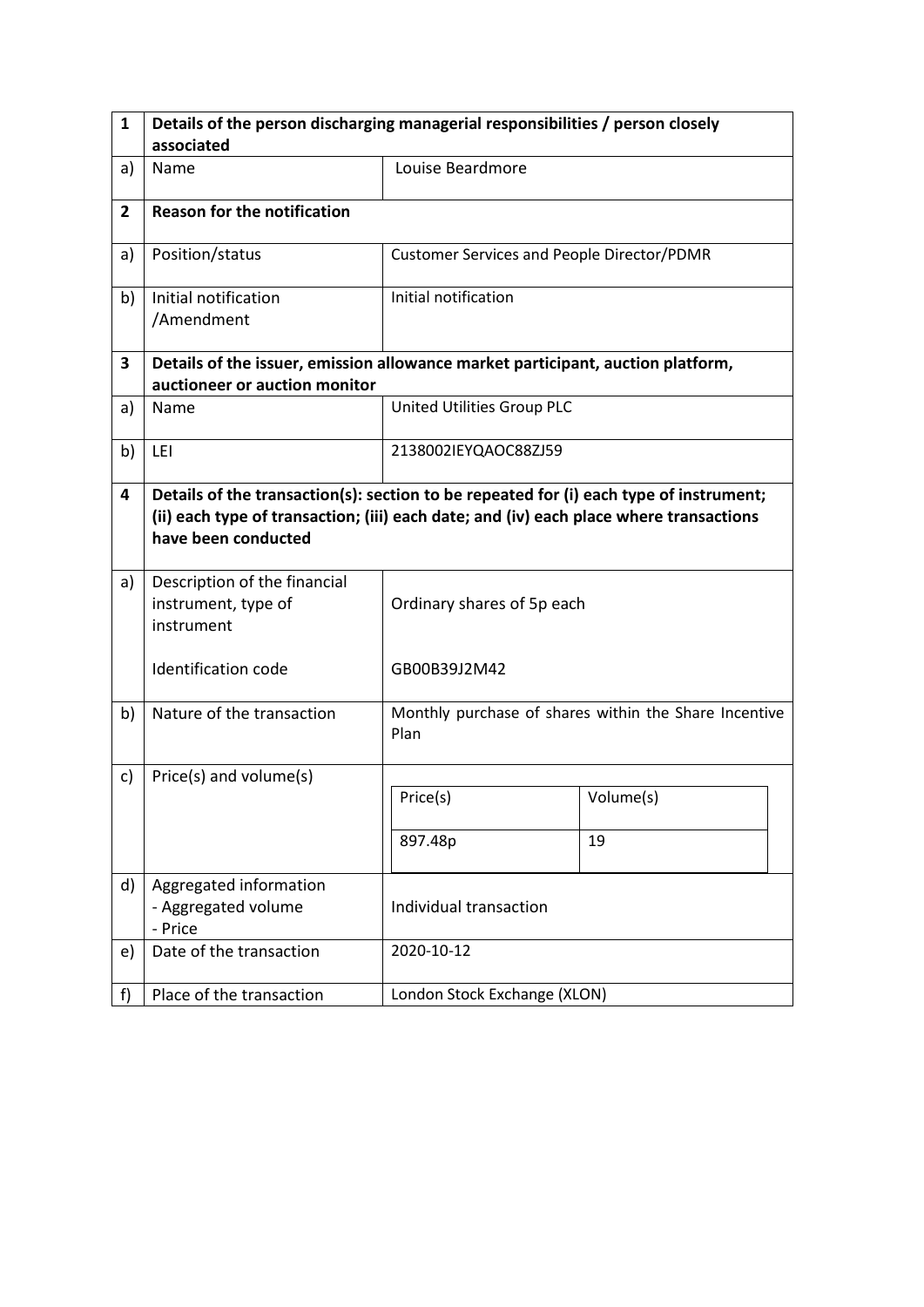| $\mathbf{1}$   | Details of the person discharging managerial responsibilities / person closely                                                                                                                          |                                       |                                                       |  |
|----------------|---------------------------------------------------------------------------------------------------------------------------------------------------------------------------------------------------------|---------------------------------------|-------------------------------------------------------|--|
|                | associated                                                                                                                                                                                              |                                       |                                                       |  |
| a)             | Name                                                                                                                                                                                                    | James Bullock                         |                                                       |  |
| $\overline{2}$ | <b>Reason for the notification</b>                                                                                                                                                                      |                                       |                                                       |  |
| a)             | Position/status                                                                                                                                                                                         | Strategy and Regulation Director/PDMR |                                                       |  |
| b)             | Initial notification<br>/Amendment                                                                                                                                                                      | Initial notification                  |                                                       |  |
| 3              | Details of the issuer, emission allowance market participant, auction platform,                                                                                                                         |                                       |                                                       |  |
|                | auctioneer or auction monitor                                                                                                                                                                           |                                       |                                                       |  |
| a)             | Name                                                                                                                                                                                                    | United Utilities Group PLC            |                                                       |  |
| b)             | LEI                                                                                                                                                                                                     | 2138002IEYQAOC88ZJ59                  |                                                       |  |
| 4              | Details of the transaction(s): section to be repeated for (i) each type of instrument;<br>(ii) each type of transaction; (iii) each date; and (iv) each place where transactions<br>have been conducted |                                       |                                                       |  |
| a)             | Description of the financial<br>instrument, type of<br>instrument                                                                                                                                       | Ordinary shares of 5p each            |                                                       |  |
|                | Identification code                                                                                                                                                                                     | GB00B39J2M42                          |                                                       |  |
| b)             | Nature of the transaction                                                                                                                                                                               | Plan                                  | Monthly purchase of shares within the Share Incentive |  |
| c)             | Price(s) and volume(s)                                                                                                                                                                                  |                                       |                                                       |  |
|                |                                                                                                                                                                                                         | Price(s)                              | Volume(s)                                             |  |
|                |                                                                                                                                                                                                         | 897.48p                               | 20                                                    |  |
| d)             | Aggregated information<br>- Aggregated volume<br>- Price                                                                                                                                                | Individual transaction                |                                                       |  |
| e)             | Date of the transaction                                                                                                                                                                                 | 2020-10-12                            |                                                       |  |
| f              | Place of the transaction                                                                                                                                                                                | London Stock Exchange (XLON)          |                                                       |  |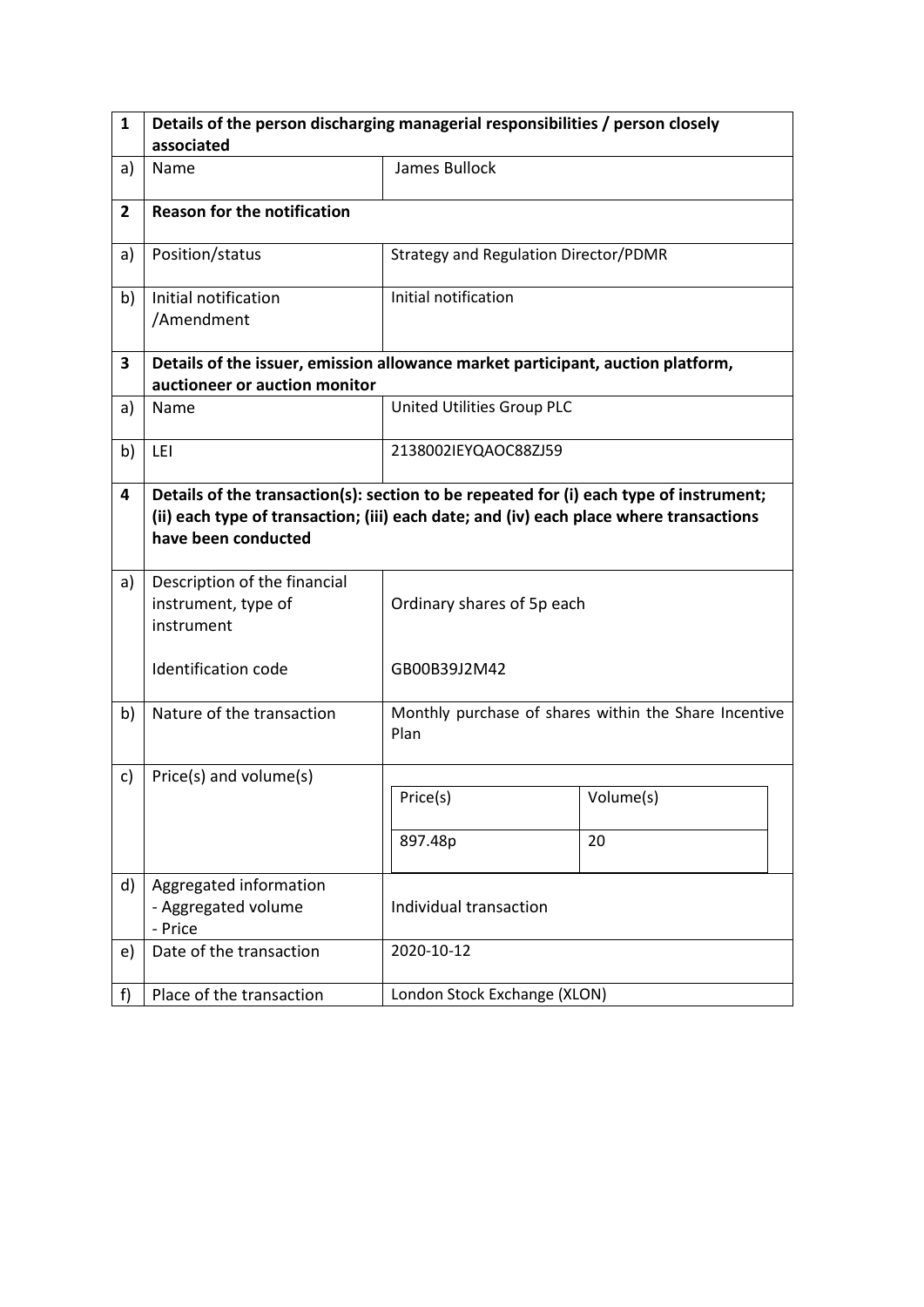| 1              | Details of the person discharging managerial responsibilities / person closely                                                                                                                          |                                                               |                                           |           |  |
|----------------|---------------------------------------------------------------------------------------------------------------------------------------------------------------------------------------------------------|---------------------------------------------------------------|-------------------------------------------|-----------|--|
|                | associated                                                                                                                                                                                              |                                                               |                                           |           |  |
| a)             | Name                                                                                                                                                                                                    |                                                               | Simon Chadwick                            |           |  |
| $\overline{2}$ | <b>Reason for the notification</b>                                                                                                                                                                      |                                                               |                                           |           |  |
| a)             | Position/status                                                                                                                                                                                         |                                                               | Water, Wastewater & Digital Director/PDMR |           |  |
| b)             | Initial notification<br>/Amendment                                                                                                                                                                      |                                                               | Initial notification                      |           |  |
| 3              | Details of the issuer, emission allowance market participant, auction platform,                                                                                                                         |                                                               |                                           |           |  |
|                | auctioneer or auction monitor                                                                                                                                                                           |                                                               |                                           |           |  |
| a)             | Name                                                                                                                                                                                                    |                                                               | United Utilities Group PLC                |           |  |
| b)             | LEI                                                                                                                                                                                                     |                                                               | 2138002IEYQAOC88ZJ59                      |           |  |
| 4              | Details of the transaction(s): section to be repeated for (i) each type of instrument;<br>(ii) each type of transaction; (iii) each date; and (iv) each place where transactions<br>have been conducted |                                                               |                                           |           |  |
| a)             | Description of the financial<br>instrument, type of<br>instrument                                                                                                                                       |                                                               | Ordinary shares of 5p each                |           |  |
|                | <b>Identification code</b>                                                                                                                                                                              | GB00B39J2M42                                                  |                                           |           |  |
| b)             | Nature of the transaction                                                                                                                                                                               | Monthly purchase of shares within the Share Incentive<br>Plan |                                           |           |  |
| c)             | Price(s) and volume(s)                                                                                                                                                                                  |                                                               |                                           |           |  |
|                |                                                                                                                                                                                                         |                                                               | Price(s)                                  | Volume(s) |  |
|                |                                                                                                                                                                                                         |                                                               | 897.48p                                   | 20        |  |
| d)             | Aggregated information<br>- Aggregated volume<br>- Price                                                                                                                                                | Individual transaction                                        |                                           |           |  |
| e)             | Date of the transaction                                                                                                                                                                                 | 2020-10-12                                                    |                                           |           |  |
| f)             | Place of the transaction                                                                                                                                                                                |                                                               | London Stock Exchange (XLON)              |           |  |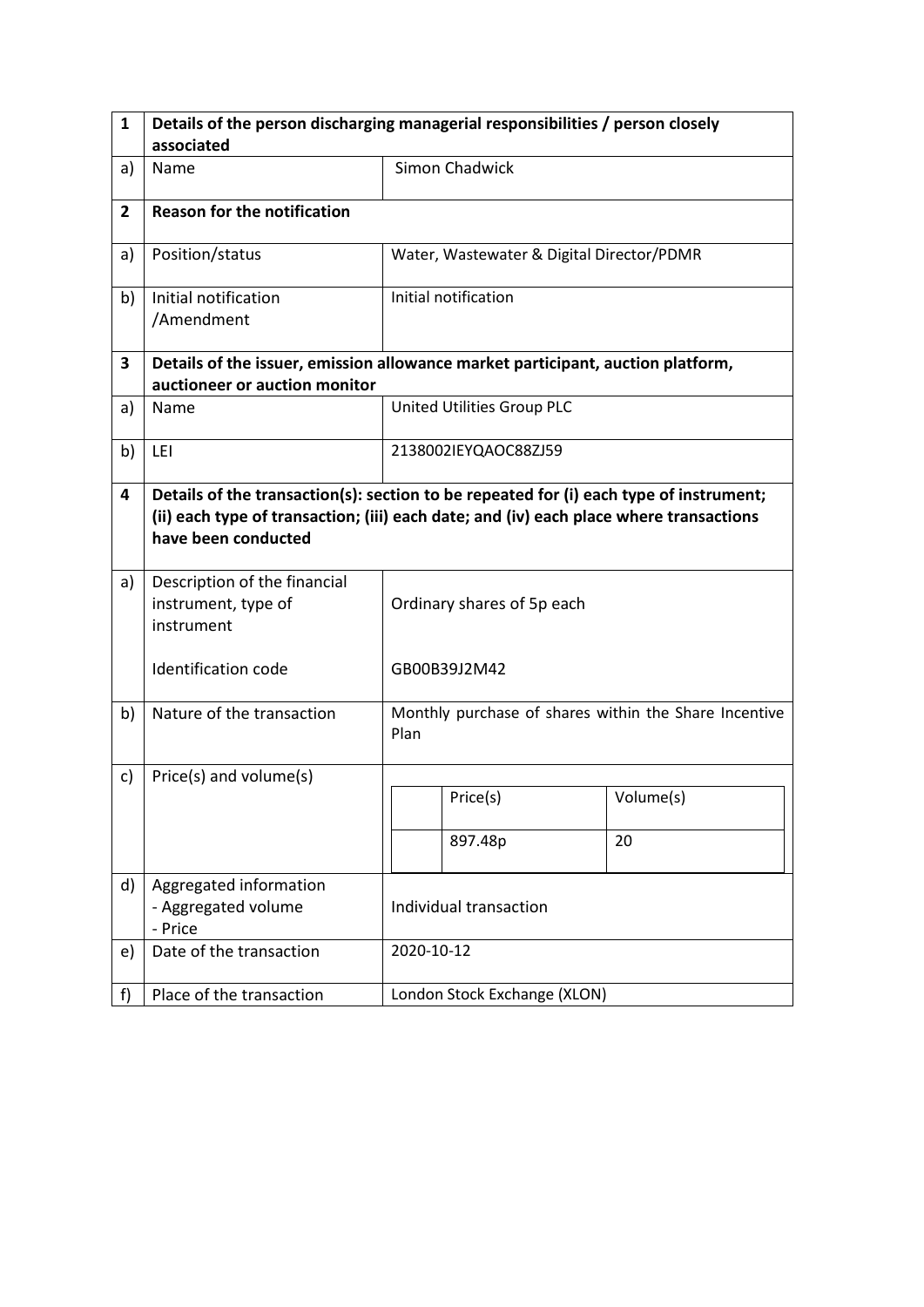| $\mathbf{1}$   | Details of the person discharging managerial responsibilities / person closely<br>associated                                                                                                            |                              |                                                       |  |  |
|----------------|---------------------------------------------------------------------------------------------------------------------------------------------------------------------------------------------------------|------------------------------|-------------------------------------------------------|--|--|
| a)             | Name                                                                                                                                                                                                    | Simon Gardiner               |                                                       |  |  |
| $\overline{2}$ | <b>Reason for the notification</b>                                                                                                                                                                      |                              |                                                       |  |  |
| a)             | Position/status                                                                                                                                                                                         |                              | Company Secretary/PDMR                                |  |  |
| b)             | Initial notification<br>/Amendment                                                                                                                                                                      | Initial notification         |                                                       |  |  |
| 3              | Details of the issuer, emission allowance market participant, auction platform,<br>auctioneer or auction monitor                                                                                        |                              |                                                       |  |  |
| a)             | Name                                                                                                                                                                                                    | United Utilities Group PLC   |                                                       |  |  |
| b)             | LEI                                                                                                                                                                                                     | 2138002IEYQAOC88ZJ59         |                                                       |  |  |
| 4              | Details of the transaction(s): section to be repeated for (i) each type of instrument;<br>(ii) each type of transaction; (iii) each date; and (iv) each place where transactions<br>have been conducted |                              |                                                       |  |  |
| a)             | Description of the financial<br>instrument, type of<br>instrument                                                                                                                                       | Ordinary shares of 5p each   |                                                       |  |  |
|                | Identification code                                                                                                                                                                                     | GB00B39J2M42                 |                                                       |  |  |
| b)             | Nature of the transaction                                                                                                                                                                               | Plan                         | Monthly purchase of shares within the Share Incentive |  |  |
| c)             | Price(s) and volume(s)                                                                                                                                                                                  | Price(s)                     | Volume(s)                                             |  |  |
|                |                                                                                                                                                                                                         | 897.48p                      | 20                                                    |  |  |
|                |                                                                                                                                                                                                         |                              |                                                       |  |  |
| d)             | Aggregated information<br>- Aggregated volume<br>- Price                                                                                                                                                | Individual transaction       |                                                       |  |  |
| e)             | Date of the transaction                                                                                                                                                                                 | 2020-10-12                   |                                                       |  |  |
| f)             | Place of the transaction                                                                                                                                                                                | London Stock Exchange (XLON) |                                                       |  |  |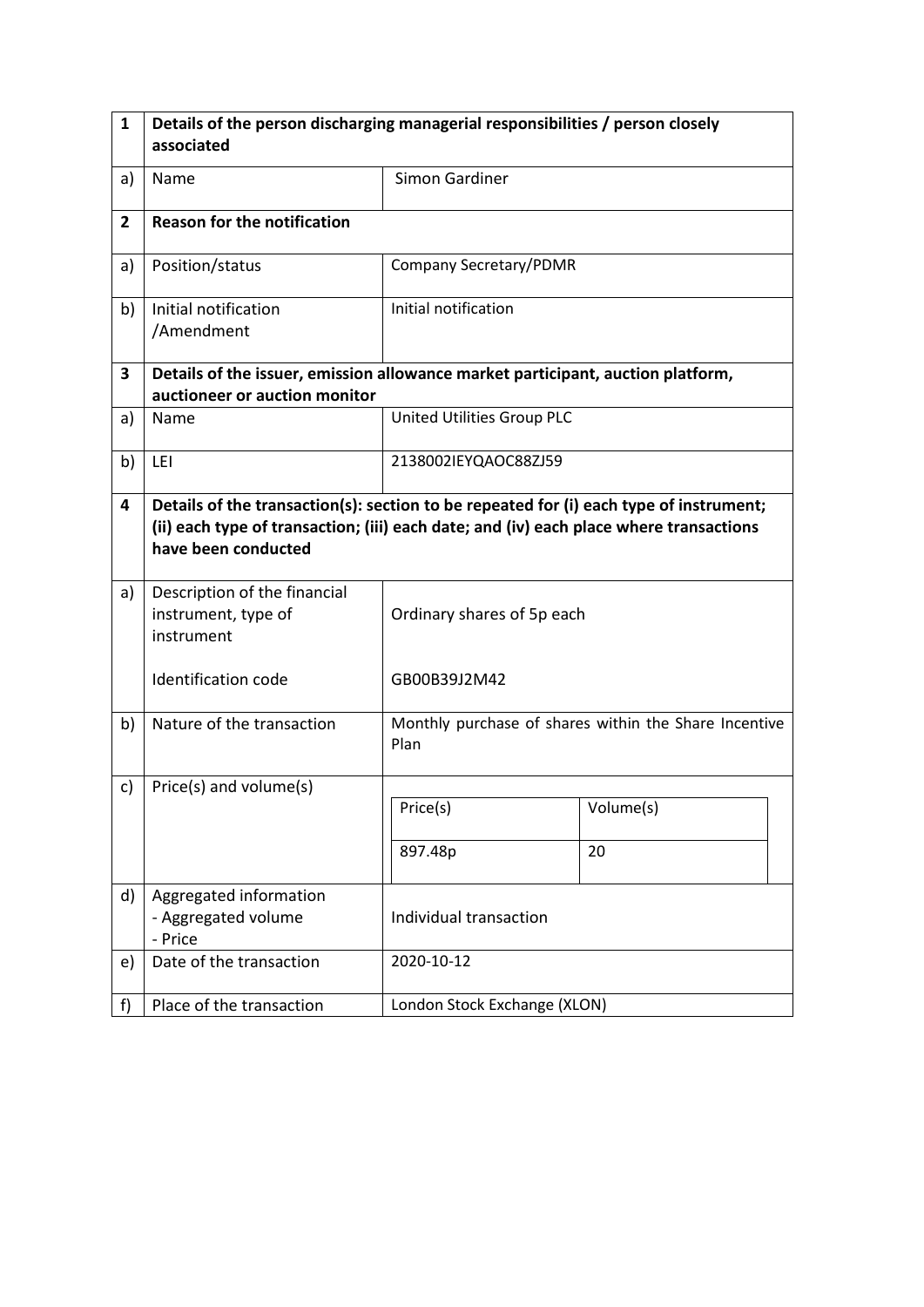| 1              | Details of the person discharging managerial responsibilities / person closely                                                                                                                          |                                                               |                            |                                                     |  |
|----------------|---------------------------------------------------------------------------------------------------------------------------------------------------------------------------------------------------------|---------------------------------------------------------------|----------------------------|-----------------------------------------------------|--|
|                | associated                                                                                                                                                                                              |                                                               |                            |                                                     |  |
| a)             | Name                                                                                                                                                                                                    |                                                               | Joanne Harrison            |                                                     |  |
| $\overline{2}$ | <b>Reason for the notification</b>                                                                                                                                                                      |                                                               |                            |                                                     |  |
| a)             | Position/status                                                                                                                                                                                         |                                                               |                            | Director of Environment, Planning & Innovation/PDMR |  |
| b)             | Initial notification<br>/Amendment                                                                                                                                                                      |                                                               | Initial notification       |                                                     |  |
| 3              | Details of the issuer, emission allowance market participant, auction platform,                                                                                                                         |                                                               |                            |                                                     |  |
|                | auctioneer or auction monitor                                                                                                                                                                           |                                                               |                            |                                                     |  |
| a)             | Name                                                                                                                                                                                                    |                                                               | United Utilities Group PLC |                                                     |  |
| b)             | LEI                                                                                                                                                                                                     |                                                               | 2138002IEYQAOC88ZJ59       |                                                     |  |
| 4              | Details of the transaction(s): section to be repeated for (i) each type of instrument;<br>(ii) each type of transaction; (iii) each date; and (iv) each place where transactions<br>have been conducted |                                                               |                            |                                                     |  |
| a)             | Description of the financial<br>instrument, type of<br>instrument                                                                                                                                       | Ordinary shares of 5p each                                    |                            |                                                     |  |
|                | <b>Identification code</b>                                                                                                                                                                              | GB00B39J2M42                                                  |                            |                                                     |  |
| b)             | Nature of the transaction                                                                                                                                                                               | Monthly purchase of shares within the Share Incentive<br>Plan |                            |                                                     |  |
| c)             | Price(s) and volume(s)                                                                                                                                                                                  |                                                               |                            |                                                     |  |
|                |                                                                                                                                                                                                         |                                                               | Price(s)                   | Volume(s)                                           |  |
|                |                                                                                                                                                                                                         |                                                               | 897.48p                    | 21                                                  |  |
| d)             | Aggregated information<br>- Aggregated volume<br>- Price                                                                                                                                                | Individual transaction                                        |                            |                                                     |  |
| e)             | Date of the transaction                                                                                                                                                                                 | 2020-10-12                                                    |                            |                                                     |  |
| f)             | Place of the transaction                                                                                                                                                                                | London Stock Exchange (XLON)                                  |                            |                                                     |  |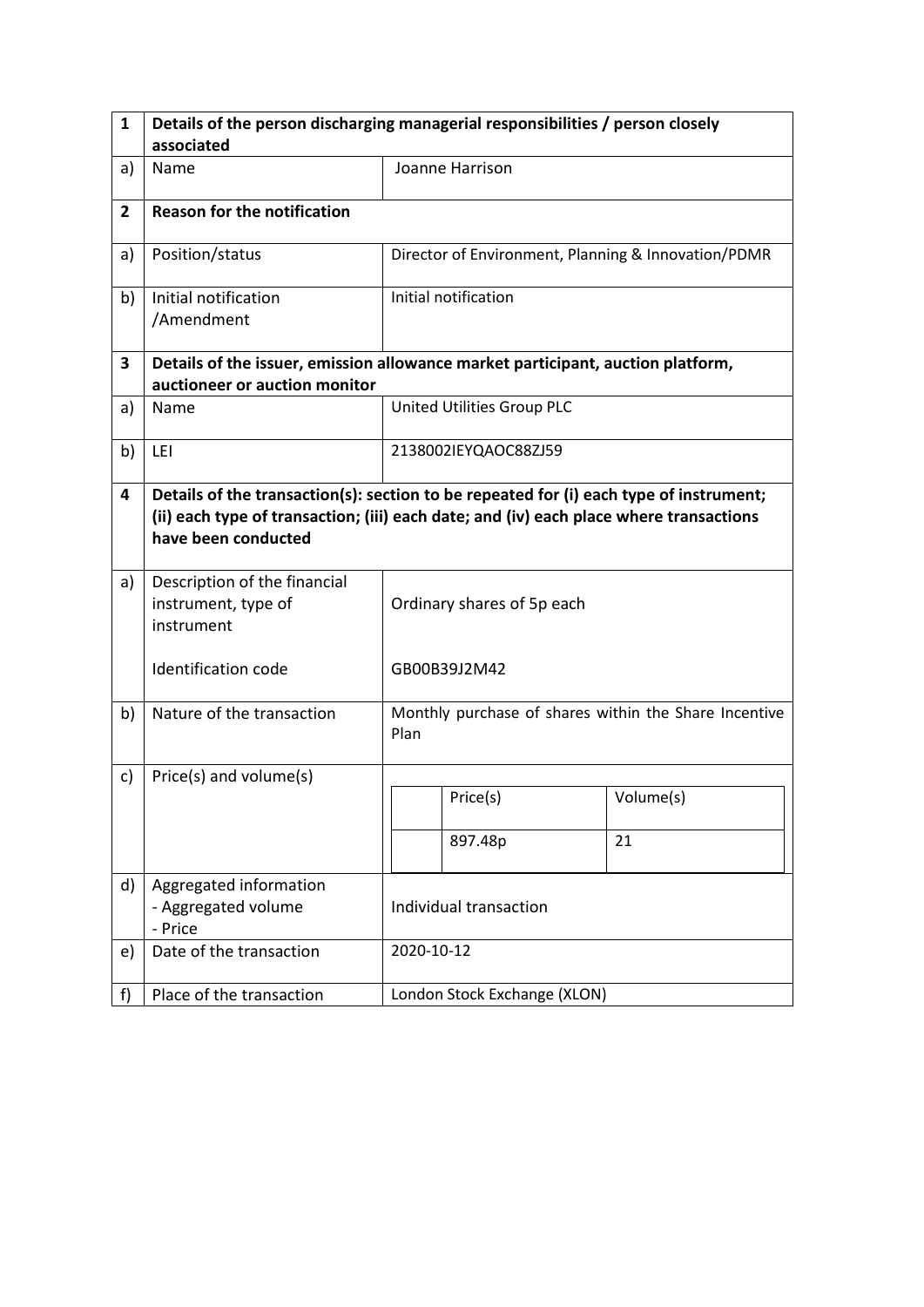| $\mathbf{1}$   | Details of the person discharging managerial responsibilities / person closely                                                                                                                          |                                 |                                                       |  |
|----------------|---------------------------------------------------------------------------------------------------------------------------------------------------------------------------------------------------------|---------------------------------|-------------------------------------------------------|--|
|                | associated                                                                                                                                                                                              |                                 |                                                       |  |
| a)             | Name                                                                                                                                                                                                    | Gaynor Kenyon                   |                                                       |  |
| $\overline{2}$ | <b>Reason for the notification</b>                                                                                                                                                                      |                                 |                                                       |  |
| a)             | Position/status                                                                                                                                                                                         | Corporate Affairs Director/PDMR |                                                       |  |
| b)             | Initial notification<br>/Amendment                                                                                                                                                                      | Initial notification            |                                                       |  |
| 3              | Details of the issuer, emission allowance market participant, auction platform,                                                                                                                         |                                 |                                                       |  |
|                | auctioneer or auction monitor                                                                                                                                                                           |                                 |                                                       |  |
| a)             | Name                                                                                                                                                                                                    | United Utilities Group PLC      |                                                       |  |
| b)             | LEI                                                                                                                                                                                                     | 2138002IEYQAOC88ZJ59            |                                                       |  |
| 4              | Details of the transaction(s): section to be repeated for (i) each type of instrument;<br>(ii) each type of transaction; (iii) each date; and (iv) each place where transactions<br>have been conducted |                                 |                                                       |  |
| a)             | Description of the financial<br>instrument, type of<br>instrument                                                                                                                                       | Ordinary shares of 5p each      |                                                       |  |
|                | Identification code                                                                                                                                                                                     | GB00B39J2M42                    |                                                       |  |
| b)             | Nature of the transaction                                                                                                                                                                               | Plan                            | Monthly purchase of shares within the Share Incentive |  |
| c)             | Price(s) and volume(s)                                                                                                                                                                                  |                                 |                                                       |  |
|                |                                                                                                                                                                                                         | Price(s)                        | Volume(s)                                             |  |
|                |                                                                                                                                                                                                         | 897.48p                         | 19                                                    |  |
| d)             | Aggregated information<br>- Aggregated volume<br>- Price                                                                                                                                                | Individual transaction          |                                                       |  |
| e)             | Date of the transaction                                                                                                                                                                                 | 2020-10-12                      |                                                       |  |
| f              | Place of the transaction                                                                                                                                                                                | London Stock Exchange (XLON)    |                                                       |  |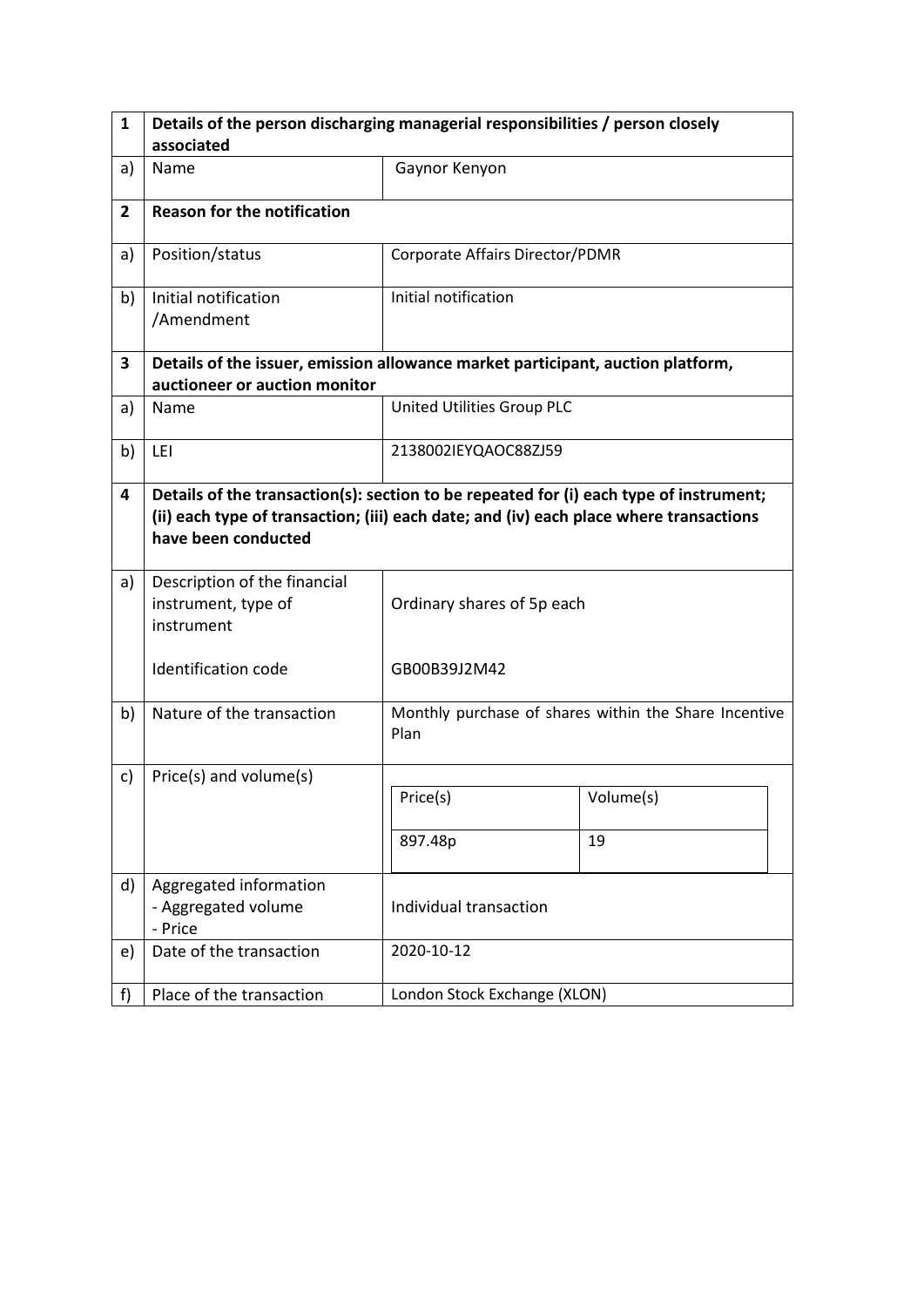| 1.             | Details of the person discharging managerial responsibilities / person closely                                                                                                                          |                              |                                                       |  |
|----------------|---------------------------------------------------------------------------------------------------------------------------------------------------------------------------------------------------------|------------------------------|-------------------------------------------------------|--|
|                | associated                                                                                                                                                                                              |                              |                                                       |  |
| a)             | Name                                                                                                                                                                                                    | <b>Steve Mogford</b>         |                                                       |  |
| $\overline{2}$ | <b>Reason for the notification</b>                                                                                                                                                                      |                              |                                                       |  |
| a)             | Position/status                                                                                                                                                                                         | Chief Executive Officer/PDMR |                                                       |  |
| b)             | Initial notification<br>/Amendment                                                                                                                                                                      | Initial notification         |                                                       |  |
| 3              | Details of the issuer, emission allowance market participant, auction platform,                                                                                                                         |                              |                                                       |  |
|                | auctioneer or auction monitor                                                                                                                                                                           |                              |                                                       |  |
| a)             | Name                                                                                                                                                                                                    | United Utilities Group PLC   |                                                       |  |
| b)             | LEI                                                                                                                                                                                                     | 2138002IEYQAOC88ZJ59         |                                                       |  |
| 4              | Details of the transaction(s): section to be repeated for (i) each type of instrument;<br>(ii) each type of transaction; (iii) each date; and (iv) each place where transactions<br>have been conducted |                              |                                                       |  |
| a)             | Description of the financial<br>instrument, type of<br>instrument                                                                                                                                       | Ordinary shares of 5p each   |                                                       |  |
|                | Identification code                                                                                                                                                                                     | GB00B39J2M42                 |                                                       |  |
| b)             | Nature of the transaction                                                                                                                                                                               | Plan                         | Monthly purchase of shares within the Share Incentive |  |
| c)             | Price(s) and volume(s)                                                                                                                                                                                  |                              |                                                       |  |
|                |                                                                                                                                                                                                         | Price(s)                     | Volume(s)                                             |  |
|                |                                                                                                                                                                                                         | 897.48p                      | 21                                                    |  |
| d)             | Aggregated information<br>- Aggregated volume<br>- Price                                                                                                                                                | Individual transaction       |                                                       |  |
| e)             | Date of the transaction                                                                                                                                                                                 | 2020-10-12                   |                                                       |  |
| f              | Place of the transaction                                                                                                                                                                                | London Stock Exchange (XLON) |                                                       |  |